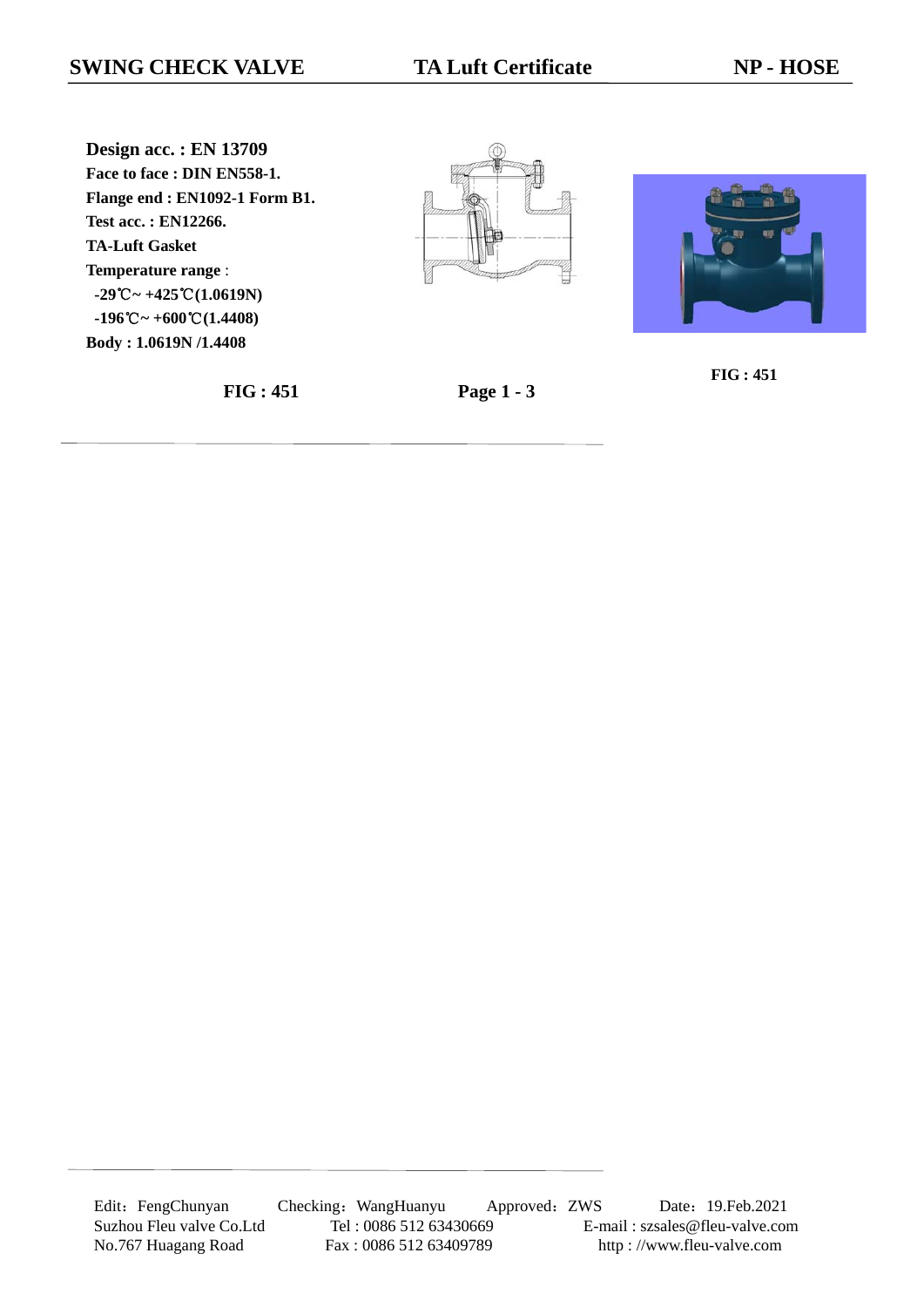## **SWING CHECK VALVE TA Luft Certificate NP - HOSE 451**



| FIG.    | <b>Pressure</b> | <b>Material</b> | Range             |
|---------|-----------------|-----------------|-------------------|
| 132.451 | <b>PN10</b>     | 1.0619N         | <b>DN40-DN150</b> |
| 133.451 | PN16            | 1.0619N         | <b>DN40-DN150</b> |
| 134.451 | <b>PN25</b>     | 1.0619N         | <b>DN40-DN150</b> |
| 135.451 | <b>PN40</b>     | 1.0619N         | <b>DN40-DN150</b> |
| 152.451 | <b>PN10</b>     | 1.4408          | DN40-DN150        |
| 153.451 | PN16            | 1.4408          | <b>DN40-DN150</b> |
| 154.451 | PN25            | 1.4408          | <b>DN40-DN150</b> |
| 155.451 | PN40            | 1.4408          | <b>DN40-DN150</b> |

**Design acc. : EN 13709 Face to face : EN558-1. Flange end : EN1092-1 Form B1. Test acc. : EN12266. TA-Luft Gasket Temperature range : -29℃ ~ +425℃ (1.0619N) -196 ~ +** ℃ **600 (** ℃ **1.4408)** 

## **Material list**

| NO.          | Part       | <b>Material</b>                            |                                            |  |  |  |  |
|--------------|------------|--------------------------------------------|--------------------------------------------|--|--|--|--|
|              |            | FIG. 152.451 / 153.451 / 154.451 / 155.451 | FIG. 132.451 / 133.451 / 134.451 / 135.451 |  |  |  |  |
| $\mathbf{1}$ | Body       | 1.4408                                     | 1.0619N                                    |  |  |  |  |
| $\mathbf{2}$ | Seat       | 1.4408                                     | $C22.8 + 13Cr$                             |  |  |  |  |
| 3            | Flap       | 1.4408                                     | $1.0619N+13Cr$                             |  |  |  |  |
| 4            | Nut        | A4                                         | 35                                         |  |  |  |  |
| 5            | Gasket     | 1.4401                                     | 35                                         |  |  |  |  |
| 6            | Flap lever | 1.4408                                     | 1.0619N                                    |  |  |  |  |
| 7            | Shaft      | 1.4401                                     | 1.4021                                     |  |  |  |  |
| 8            | Plug       | 1.4401                                     | 1.4021                                     |  |  |  |  |
| 9            | Gasket     | 1.4401                                     | 1.4401                                     |  |  |  |  |
| 10           | Stud bolt  | A4                                         | 1.7225(GC)                                 |  |  |  |  |
| 11           | Nut        | A <sup>4</sup>                             | 1.1181(YK)                                 |  |  |  |  |
| 12           | Gasket     | TA-Luft Gasket                             | TA-Luft Gasket                             |  |  |  |  |
| 13           | Cover      | 1.4408                                     | 1.0619N                                    |  |  |  |  |
| 14           | Bolt       | A2                                         | 35                                         |  |  |  |  |

## **Dimension List**

| PN    | DN  | $\mathbf{D}$ | K   | d4  | $\mathbf{L}$ | h   | A   | n              | d2 | $\mathbf{h}$ | $\mathbf{f}$  | kg   |
|-------|-----|--------------|-----|-----|--------------|-----|-----|----------------|----|--------------|---------------|------|
|       | 40  | 150          | 110 | 88  | 180          | 135 | 130 | $\overline{4}$ | 18 | 18           | $\mathbf{3}$  | 11.0 |
|       | 50  | 165          | 125 | 102 | 200          | 160 | 145 | 4              | 18 | 18           | $\mathcal{R}$ | 16.8 |
|       | 65  | 185          | 145 | 122 | 240          | 165 | 180 | 4              | 18 | 18           | 3             | 23.1 |
| 10/16 | 80  | 200          | 160 | 138 | 260          | 180 | 195 | 8              | 18 | 20           | 3             | 26.3 |
|       | 100 | 220          | 180 | 158 | 300          | 210 | 225 | 8              | 18 | 20           | $\mathbf{3}$  | 38.9 |
|       | 125 | 250          | 210 | 188 | 350          | 240 | 265 | 8              | 18 | 22           | $\mathbf{3}$  | 59.9 |
|       | 150 | 285          | 240 | 212 | 400          | 265 | 310 | 8              | 22 | 22           | 3             | 87.2 |
|       | 65  | 185          | 145 | 122 | 290          | 175 | 185 | 8              | 18 | 22           | $\mathbf{R}$  | 23.8 |
|       | 80  | 200          | 160 | 138 | 310          | 190 | 205 | 8              | 18 | 24           | $\mathcal{R}$ | 27.1 |
| 25    | 100 | 235          | 190 | 162 | 350          | 220 | 240 | 8              | 22 | 24           | $\mathbf{R}$  | 40.1 |
|       | 125 | 270          | 220 | 188 | 400          | 240 | 265 | 8              | 26 | 26           | 3             | 61.7 |
|       | 150 | 300          | 250 | 218 | 480          | 260 | 300 | 8              | 26 | 28           | $\mathbf{3}$  | 89.8 |
|       | 40  | 150          | 110 | 88  | 200          | 140 | 145 | 4              | 18 | 18           | $\mathbf{3}$  | 13.1 |
|       | 50  | 165          | 125 | 102 | 230          | 160 | 165 | 4              | 18 | 20           | 3             | 17.9 |
|       | 65  | 185          | 145 | 122 | 290          | 175 | 185 | 8              | 18 | 22           | 3             | 25.2 |
| 40    | 80  | 200          | 160 | 138 | 310          | 190 | 205 | 8              | 18 | 24           | $\mathbf{R}$  | 33.6 |
|       | 100 | 235          | 190 | 162 | 350          | 220 | 240 | 8              | 22 | 24           | 3             | 49.4 |
|       | 125 | 270          | 220 | 188 | 400          | 240 | 265 | 8              | 26 | 26           | 3             | 65.1 |
|       | 150 | 300          | 250 | 218 | 480          | 260 | 300 | 8              | 26 | 28           | $\mathbf{R}$  | 99.2 |

Edit: FengChunyan Checking: WangHuanyu Approved: ZWS Date: 19.Feb.2021 Suzhou Fleu valve Co.Ltd Tel : 0086 512 63430669 E-mail : szsales@fleu-valve.com No.767 Huagang Road Fax : 0086 512 63409789 http : //www.fleu-valve.com

 $-1 -$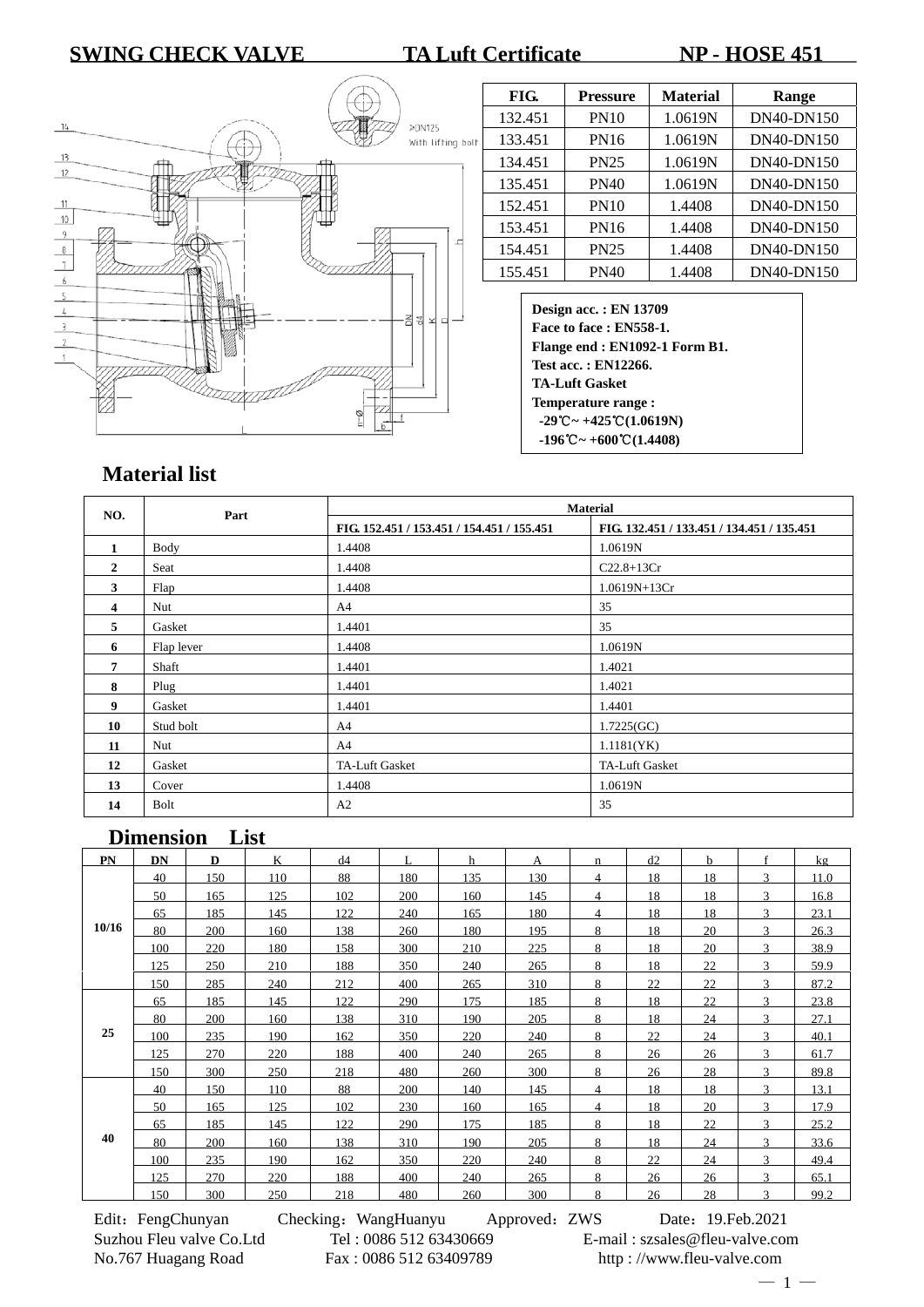## **SWING CHECK VALVE TA Luft Certificate NP - HOSE 451**



| FIG.    | Pressure    | <b>Material</b> | Range       |
|---------|-------------|-----------------|-------------|
| 132.451 | <b>PN10</b> | 1.0619N         | DN200-DN600 |
| 133.451 | <b>PN16</b> | 1.0619N         | DN200-DN600 |
| 152.451 | <b>PN10</b> | 1.4408          | DN200-DN600 |
| 153.451 | PN16        | 1.4408          | DN200-DN600 |

**Design acc. : EN 13709 Face to face : EN558-1. Flange end : EN1092-1 Form B1. Test acc. : EN12266. TA-Luft Gasket Temperature range** : **-29℃ ~ +425℃ (1.0619N) -196 ~ +** ℃ **600 (** ℃ **1.4408)**

# **Material list**

| NO. | Part       | <b>Material</b>        |                        |  |  |  |  |  |
|-----|------------|------------------------|------------------------|--|--|--|--|--|
|     |            | FIG. 152.451 / 153.451 | FIG. 132.451 / 133.451 |  |  |  |  |  |
|     | Body       | 1.4408                 | 1.0619N                |  |  |  |  |  |
| 2   | Seat       | 1.4408                 | $C22.8+13Cr$           |  |  |  |  |  |
| 3   | Flap       | 1.4408                 | $1.0619N+13Cr$         |  |  |  |  |  |
| 4   | Flap lever | 1.4408                 | 1.0619N                |  |  |  |  |  |
| 5   | Disc nut   | 1.4401                 | 35                     |  |  |  |  |  |
| 6   | Set screw  | A4                     | 1.7225(GC)             |  |  |  |  |  |
| 7   | Shaft      | 1.4401                 | 1.4021                 |  |  |  |  |  |
| 8   | Plug       | 1.4401                 | 1.4021                 |  |  |  |  |  |
| 9   | Gasket     | 1.4401                 | 1.4401                 |  |  |  |  |  |
| 10  | Stud bolt  | A4                     | 1.7225(GC)             |  |  |  |  |  |
| 11  | Nut        | A4                     | 1.1181(YK)             |  |  |  |  |  |
| 12  | Gasket     | TA-Luft Gasket         | TA-Luft Gasket         |  |  |  |  |  |
| 13  | Cover      | 1.4408                 | 1.0619N                |  |  |  |  |  |
| 14  | Bolt       | A2                     | 35                     |  |  |  |  |  |

## **Dimension List**

| PN | <b>DN</b> | D   | K   | d4  | L    | h                 | A                 | $\mathbf n$ | d2 | b  | f | kg   |
|----|-----------|-----|-----|-----|------|-------------------|-------------------|-------------|----|----|---|------|
|    | 200       | 340 | 295 | 268 | 500  | 320               | 380               | 8           | 22 | 24 | 3 | 164  |
|    | 250       | 395 | 350 | 320 | 600  | 335               | 425               | 12          | 22 | 26 | 3 | 211  |
|    | 300       | 445 | 400 | 370 | 700  | 390               | 470               | 12          | 22 | 26 | 4 | 322  |
| 10 | 350       | 505 | 460 | 430 | 800  | $-$               | $\qquad \qquad -$ | 16          | 22 | 26 | 4 | 483  |
|    | 400       | 565 | 515 | 482 | 900  | $\qquad \qquad -$ | $\qquad \qquad -$ | 16          | 26 | 26 | 4 | 725  |
|    | 500       | 670 | 620 | 585 | 1100 | $-$               | $\qquad \qquad -$ | 20          | 26 | 28 | 4 | 1160 |
|    | 600       | 780 | 725 | 685 | 1300 | $-$               | $\qquad \qquad -$ | 20          | 30 | 34 | 5 | 1856 |
|    | 200       | 340 | 295 | 268 | 500  | 320               | 380               | 12          | 22 | 24 | 3 | 165  |
|    | 250       | 405 | 355 | 320 | 600  | 335               | 425               | 12          | 26 | 26 | 3 | 214  |
|    | 300       | 460 | 410 | 378 | 700  | 390               | 470               | 12          | 26 | 32 | 4 | 327  |
| 16 | 350       | 520 | 470 | 438 | 800  | $-\,-$            | $\qquad \qquad -$ | 16          | 26 | 30 | 4 | 491  |
|    | 400       | 580 | 525 | 490 | 900  | $-$               | $\qquad \qquad -$ | 16          | 30 | 32 | 4 | 737  |
|    | 500       | 715 | 650 | 610 | 1100 | $-$               | $- -$             | 20          | 33 | 44 | 4 | 1180 |
|    | 600       | 840 | 770 | 725 | 1300 | $-$               | $- -$             | 20          | 36 | 54 | 5 | 1888 |

No.767 Huagang Road Fax : 0086 512 63409789 http : //www.fleu-valve.com

Edit: FengChunyan Checking: WangHuanyu Approved: ZWS Date: 19.Feb.2021 Suzhou Fleu valve Co.Ltd Tel : 0086 512 63430669 E-mail : szsales@fleu-valve.com